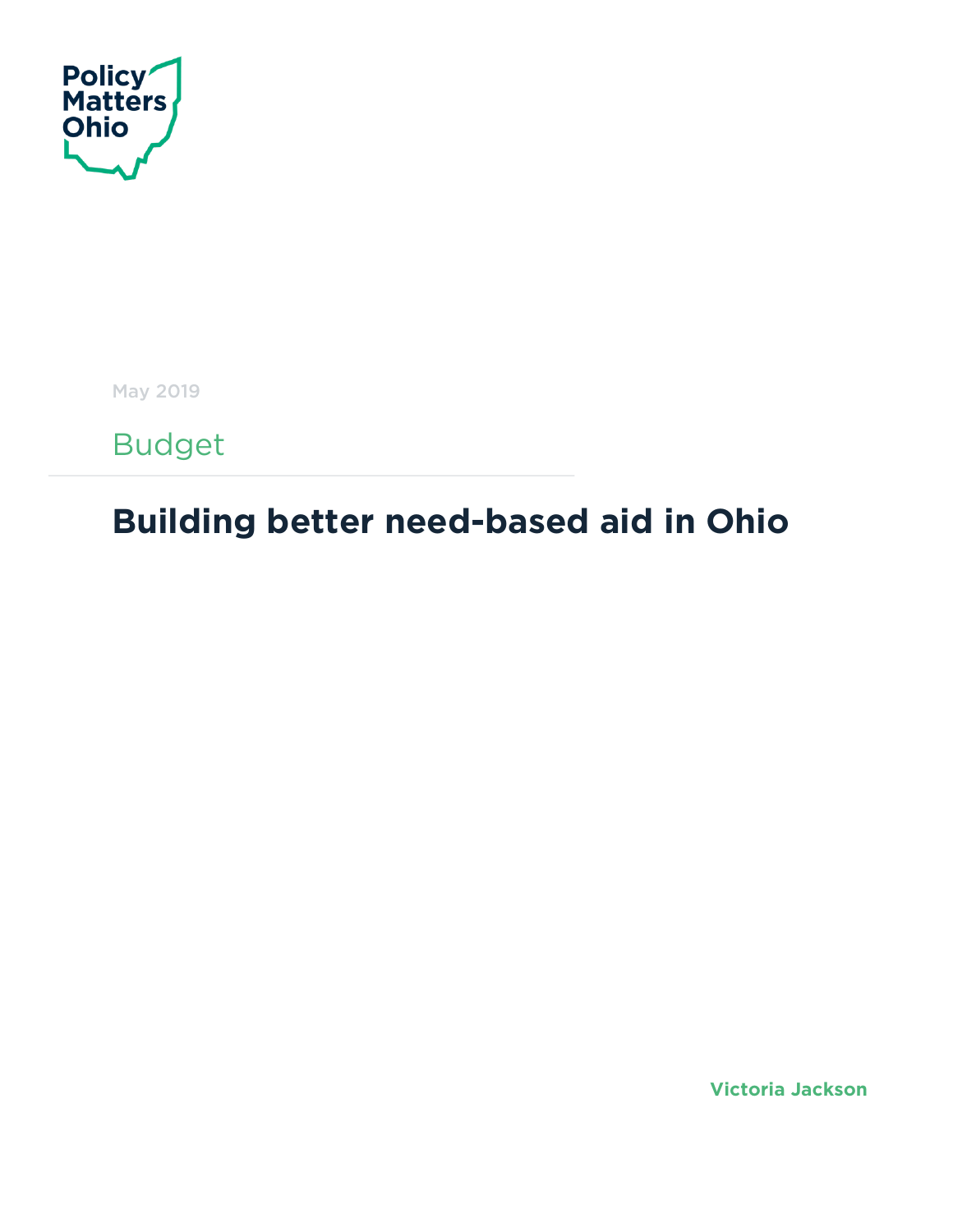

### Tax & Budget

### **Building better need-based aid in Ohio VICTORIA JACKSON**

We all benefit when everyone has the ability to pursue their dreams. For many, that means getting a college degree or high-quality certificate. In Ohio, the high cost of college puts that out of reach for too many students. Ohio provides need-based aid through a program called the Ohio College Opportunity Grant (OCOG), which is essential to helping students from lowincome backgrounds attend college. Unfortunately, OCOG excludes over 110,000 community college and regional campus students, who are more likely to come from low-income families. Ohio also shortchanges students at Central State University, a public Historically Black College and University (HBCU). Central State students are only eligible for maximum grants of \$252 - \$1,248 less than all other public main campus university students. Because these institutions have lower tuition than other public institutions their students receive less OCOG.

Because of OCOG policy, too many students attend institutions ineligible for full state needbased aid. Regardless of intent, the outcome is a greater share of black and Latino students are excluded from full OCOG awards than white students.

This two-pager summarizes the full report of the same name, where we provide citations for all of our findings. Key findings on OCOG and public college students include:

- 48.8% of students attend institutions ineligible for full state need-based aid
- 60.7% of black and 51.6% of Latino public college students attend institutions ineligible for full state need-based aid compared to 47.8% of white students
- For the 2017-18 academic year, almost as many OCOG recipients attended school in Pennsylvania as attended community college in Ohio, 324 and 374 respectively.
- Students attending notoriously poor performing and predatory for-profit schools receive maximum awards of \$1,112, significantly more than community college, regional campus, and Central State students

OCOG is extremely underfunded. Ohio ranks 33<sup>rd</sup> among states and among the lowest in the Midwest in need-based aid per-capita. In 2010, when the legislature replaced the Ohio Instructional Grant (OIG) and the OIG part-time grant with OCOG, the goal was to invest \$250 million per year in aid. In 2008-09 we came close to the target by spending down the remaining OIG funds. With inflation that number would be significantly higher than \$250 million today, yet we spend just \$101 million now, slated to go up to \$145 million in 2021.

High tuition and other costs keep many college students from succeeding. Ohio is ranked 45<sup>th</sup> in college affordability by the Institute for Research on Higher Education, based on the percentage of income required to pay for the net price of college (tuition, fees, and room and board minus financial aid). Better OCOG policy that includes the cost of books and living expenses can make college more affordable and expand access to more Ohioans.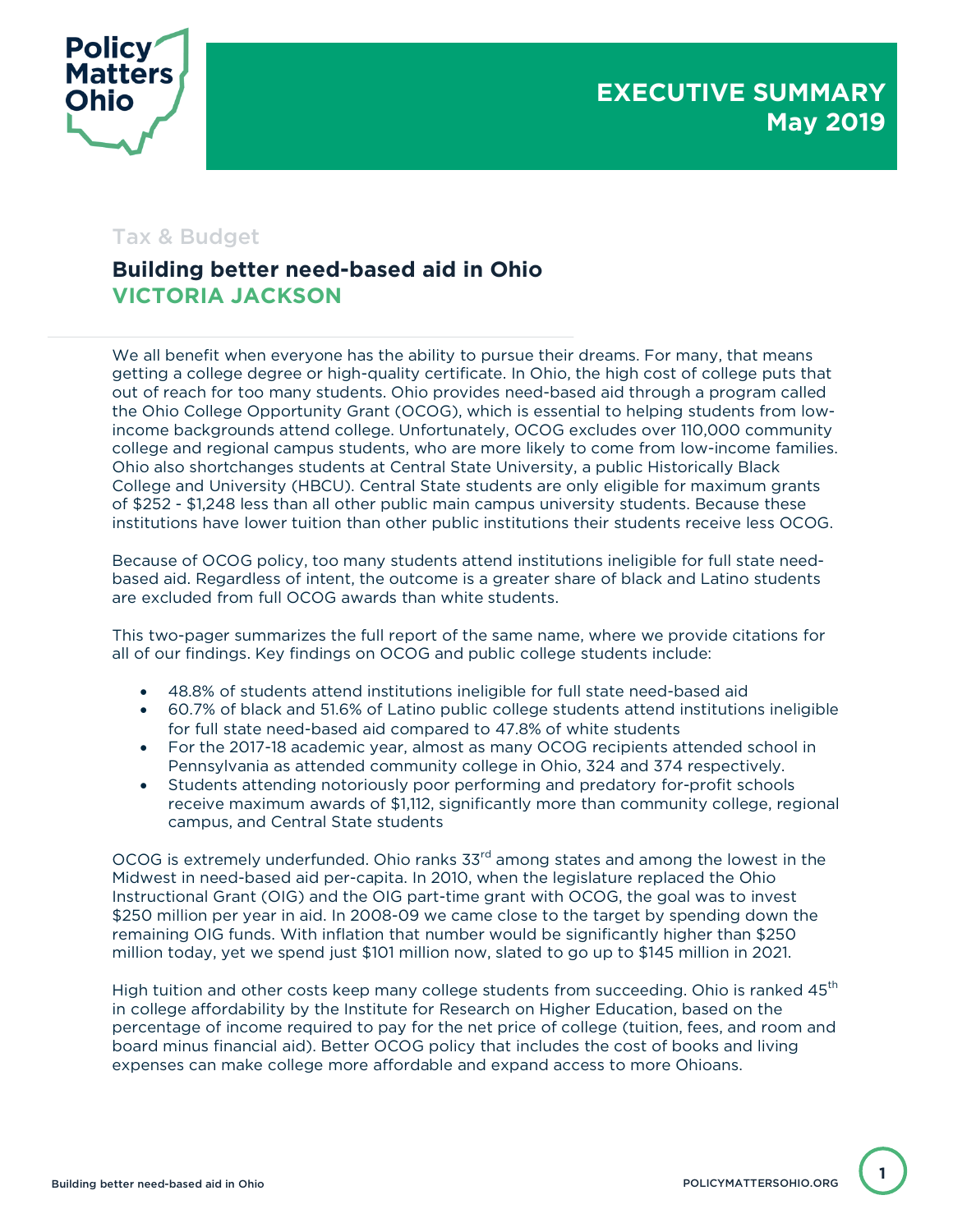

## **Recommendations**

Deep investment in making college possible is part of what built the Ohio and American economy in the Twentieth Century. It is important that Ohio's college aid system build on this legacy. The proposed \$44.3 million increase over the biennium is a marked improvement but more is needed for OCOG to meet the needs of all Ohio students, whether attending a community college, historically black university or regional campus. Investment in OCOG and better policies can make the grant more effective. We recommend four changes to improve equity and make the program meet the needs of Ohio's growing college population.

#### **How to improve equity**

- 1. **Change the state's definition of "total state cost of attendance" to include all fees, books, housing, food, transportation, child care, and other education expenses.** The OCOG formula should mirror the federal definition of attendance instead of only considering tuition and general fees.
- 2. **Make OCOG a first-dollar grant to ensure all eligible Ohio students receive it.** Making OCOG first dollar means it will be applied to a student's cost of attendance before all other aid such as Pell Grants or other scholarships. The cost to expand OCOG to community college students and increase the grant for Central State students is estimated at \$106 million a year.

#### **Investment needs**

- 1. **Increase OCOG to the initially planned \$250 million per year and set an inflation adjustment so OCOG keeps pace with rising costs.** Invest an additional \$149.1 million a year in OCOG.
- 2. **Eliminate OCOG for for-profit institutions.** By providing OCOG to students at forprofit colleges, Ohio encourages people to attend, even though for-profit institutions have poor outcomes and engage in predatory practices. In fiscal year 2018, the state sent \$3.4 million to for-profit colleges. This money should be invested in the more effective public institutions, like community colleges and regional campuses.

Ohio built a world-class system of public colleges and universities, and created financial aid programs to help a previous generation attend. As college becomes increasingly essential to finding family-supporting employment and to our economy, it is essential that we help today's young people afford college to build a better future for all of us.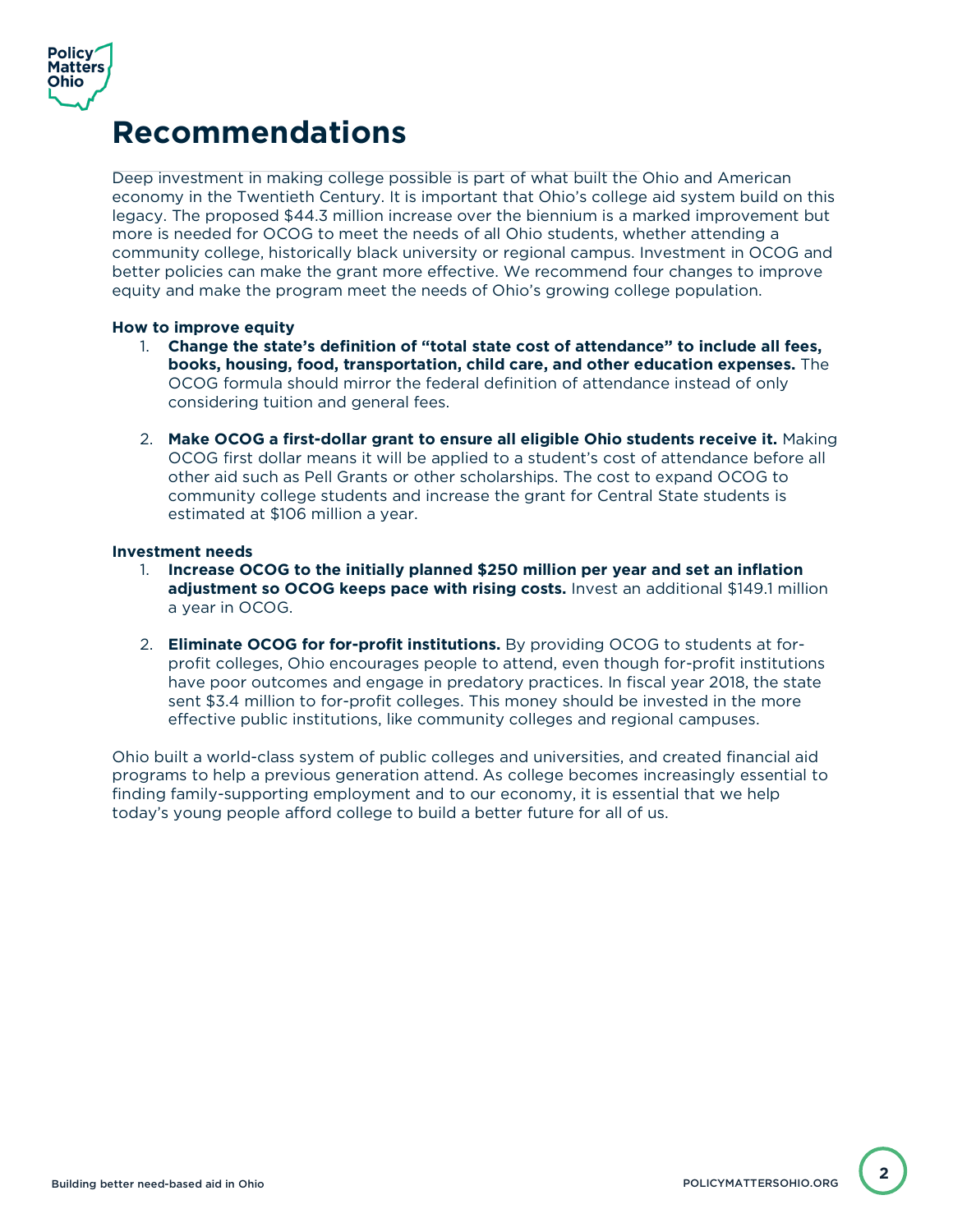

We all benefit when everyone has the ability to pursue their dreams. For many, that means getting a college degree or high-quality certificate. In Ohio, the high cost of college puts that out of reach for too many students. Ohio provides need-based aid, through a program called the Ohio College Opportunity Grant (OCOG), which is essential to helping students from lowincome backgrounds attend college. Unfortunately, OCOG excludes over 110,000 community college and regional campus students, who are more likely to come from low-income families. Ohio also shortchanges students at Central State University, a public Historically Black College and University (HBCU). Low-income students and students of color are most likely to be left behind.

High tuition and other costs keep many college students from succeeding. Ohio is ranked 45<sup>th</sup> in college affordability by the Institute for Research on Higher Education, based on the percentage of income required to pay for the net price of college (tuition, fees, and room and board minus financial aid). Students whose families have incomes below \$30,000 (nearly a quarter of all families) would need to spend 81% of their income to pay for one year of the net price of a public university and 38% for community college. For families making \$30,000 to \$48,000, it costs 39% and 27% of income to pay for public university and community college, respectively.<sup>1</sup> Better OCOG policy that includes the cost of books and living expenses can make college more affordable and expand access to more Ohioans.

OCOG is extremely underfunded. Ohio is ranked 33<sup>rd</sup> among states and among the lowest in the Midwest in need-based aid per-capita. $^2$  In 2010, when the legislature replaced the Ohio Instructional Grant (OIG) and the OIG part-time grant with OCOG, the goal was to invest \$250 million per year in aid. In 2008-09 we came close to the target by spending down the remaining OIG funds. With inflation that number would be significantly higher than \$250 million today, yet we spend just \$101 million now, slated to go up to \$145 million in 2021.<sup>3</sup>

<sup>&</sup>lt;sup>1</sup> Institute for Research on Higher Education. (2016). College Affordability Diagnosis: Ohio. Philadelphia, PA: Institute for Research on Higher Education, Graduate School of Education, University of Pennsylvania. <u>http://bit.ly/2VUNtTA</u><br><sup>2</sup> "47th Annual Survey Report on State-Sponsored Student Financial Aid 2015-2016 Academic Year" (Nation Assoc

State Student Grant and Aid Programs) http://bit.ly/2vO4foJ <sup>3</sup> Hannah Halbert and Ester Khaykin, "Post 2018-2019 Budget Bite: Affordable College" (Policy Matters Ohio, October 10, 2017), http://bit.ly/2DWCXkj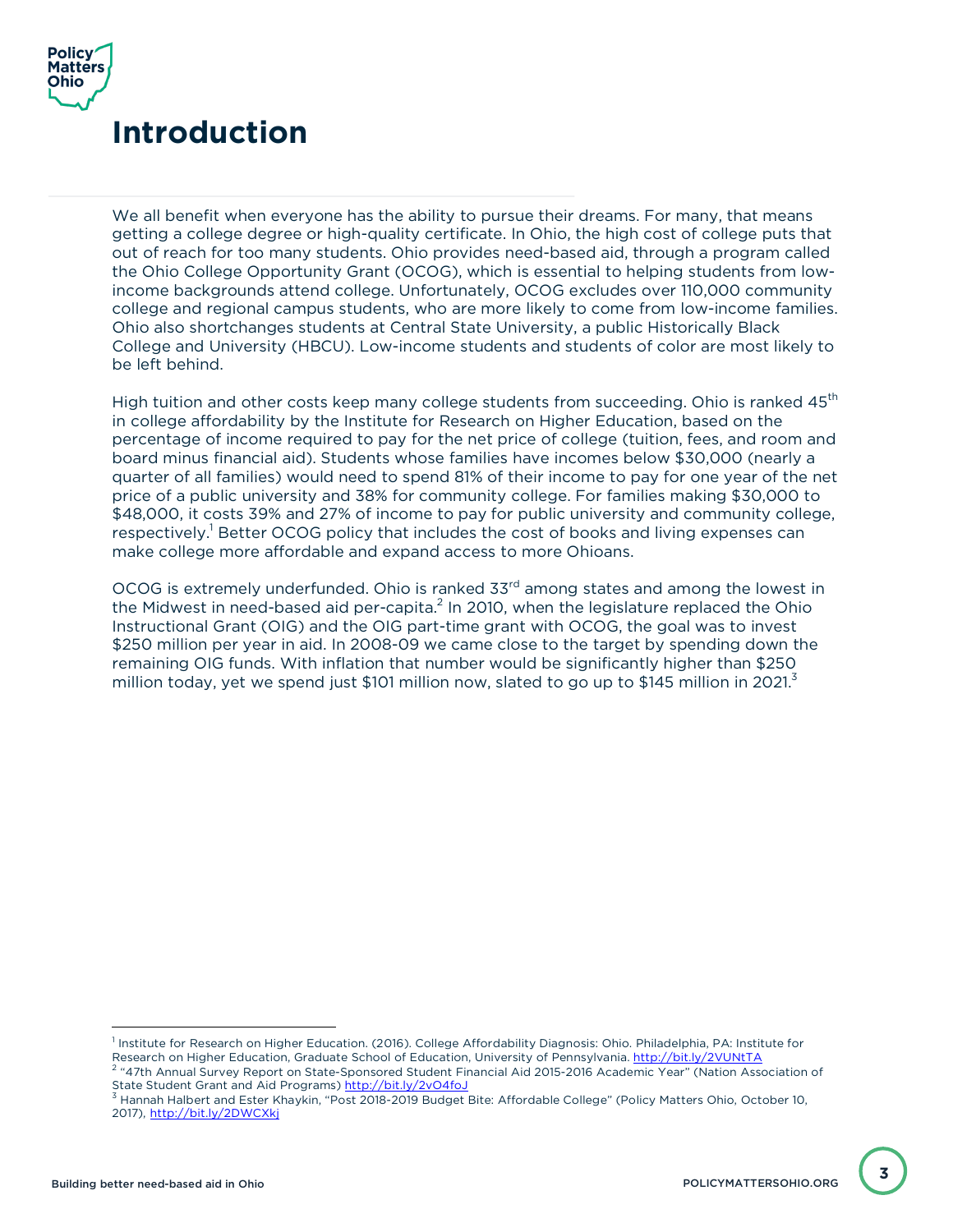



*Source: 2020-21 HB 166 Main Operating Budget as passed by House. FY 2019 estimated OCOG spending. 2006-2016 are spending actuals reported in the Catalogue of Budget Line Items. OIG actuals higher than appropriated amounts because of phase-out spending. OIG-Part was need-based aid for part-time students in degree-seeking programs. OCOG-Prop is casino licensing fee revenue used on need-based aid for proprietary schools. Only included as a separate funding line in 2012-13 biennium budget, this added \$10.6 million to total need-based aid funding that year. All unadjusted dollars. Excludes additional need-based aid support from federal sources.*

The House budget proposes an increase of 18.2% for fiscal year 2020 and 21.8% for 2021, which would bring OCOG to \$145.2 million by the end of the biennium. The governor's proposal included \$3 million a year to OCOG for textbooks and instructional materials for students at community colleges and regional campuses.<sup>4</sup> The House proposal moves this money out of OCOG and into a separate Textbooks and Instructional Materials Fund. These are important steps in the right direction, but they are not enough to bring OCOG back to pre-recession levels. In 2021, funding for OCOG would be \$77.8 million less than in 2008, not considering inflation (see Figure 1).

#### **OCOG's flawed policies create inequities**

OCOG is for Ohio residents who attend an Ohio college. To be eligible, a student must have an Expected Family Contribution of \$2,190 or less, as determined by the Free Application for Federal Student Aid (FAFSA).<sup>5</sup> Maximum OCOG awards are based on a student's type of school and enrollment status (see Table 1).

<sup>4</sup> Ohio Legislative Service Commission HB 166 Main Operating As passed by House http://bit.ly/2YlTrdQ <sup>5</sup> Ohio Department of Higher Education, "Ohio College Opportunity Grant (OCOG)," accessed May 7, 2019, http://bit.ly/30aCzIz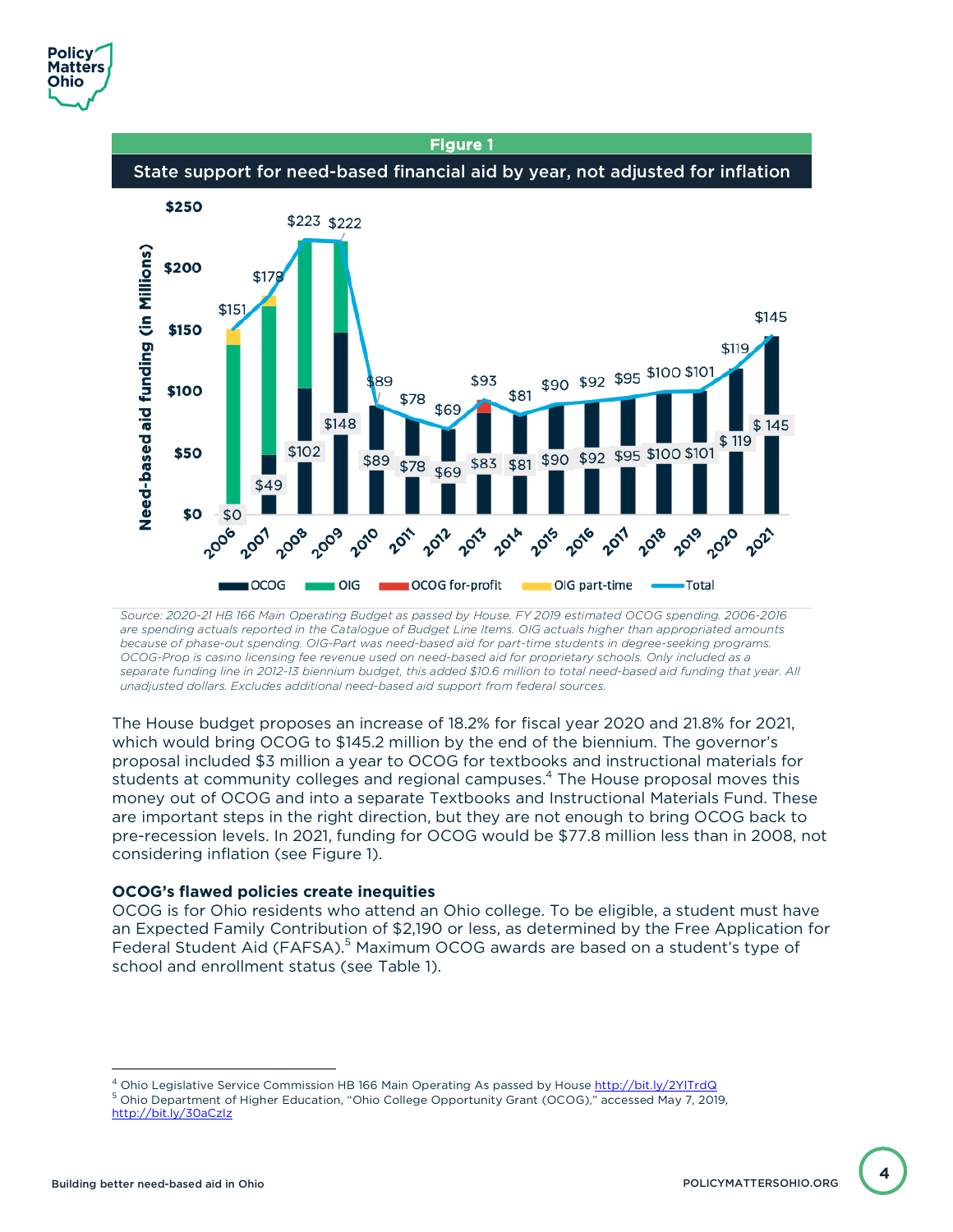#### Table 1 OCOG awards 2018-19 by institutional sector and enrollment status **Institution type Full time ¾ Time ½ Time ¼ Time** Public colleges **Community College**  $$0$   $$0$   $$0$   $$0$   $$0$ **Regional campus**  $$0$   $$0$   $$0$   $$0$   $$0$ **Central State University**  $$252$   $$189$   $$126$   $$63$ **All other public main campuses**  $$1,500$   $$1,125$   $$750$   $$375$ Private colleges **Allegheny Wesleyan** \$704 \$528 \$352 \$176 **God's Bible College**  $$1,044$   $$783$   $$522$   $$261$ **Grace College and Seminary 51,896** \$1,896 \$1,422 \$948 \$474 **Trinity School of Nursing**  $$2,664$   $$1,998$   $$1,332$   $$666$ **Western Governor's University** 1998 **\$576** \$432 \$288 \$144 **All other private, non-profit**  $$3,000$   $$2,250$   $$1,500$   $$750$ For-profit colleges **For-profit college**  $$1,112$   $$834$   $$556$   $$278$ Pennsylvania colleges **Eligible Pennsylvania colleges** \$600 or \$800 \$300 or \$400 \$300 or  $$400$  \$0

*Source: Policy Matters Ohio based on Ohio Department of Higher Education*

As shown in Table 1, community and regional campus students do not receive OCOG grants even if they qualify financially. Although Central State is a public university, the maximum grant available for Central students is only \$252 - \$1,248 less than all other public main campus university students. Because these institutions have lower tuition rates than other public institutions their students receive less OCOG. Ohio's flawed OCOG policy creates this discrepancy.

OCOG is a "last-dollar" grant for tuition and general fees only. This means other aid, like Pell Grants, must be applied to tuition and fees before OCOG awards are determined. The state of Ohio defines cost of attendance as tuition and general fees only, but colleges and the federal government define costs of attendance as tuition, books, transportation, and basic living expenses such as housing, food, toiletries, and other education expenses. <sup>6</sup> Ohio policy should account for the actual cost of college attendance. OCOG awards are determined by a formula: (average tuition and general fees charged by an institutional sector) – (the Pell grant maximum for the academic year)<sup>7</sup> = fixed number, which is capped at the appropriate maximum award. Awards can vary by college.

As a direct result of this policy, an estimated 92,00 otherwise eligible community college students and an estimated 22,000 regional campus students are excluded from OCOG. These students are denied a maximum grant award of \$1,500 per academic year. In a positive step, policymakers allow former foster youth, veterans, and some students who attend school year-

<sup>6</sup> Information for Financial Aid Professionals, "Cost of Attendance (Budget)" (U.S. Department of Education, 2015-2016) http://bit.ly/2JC9gJj

The Pell Grant maximum for 2018-2019 was \$6,095. http://bit.ly/2JwJSnW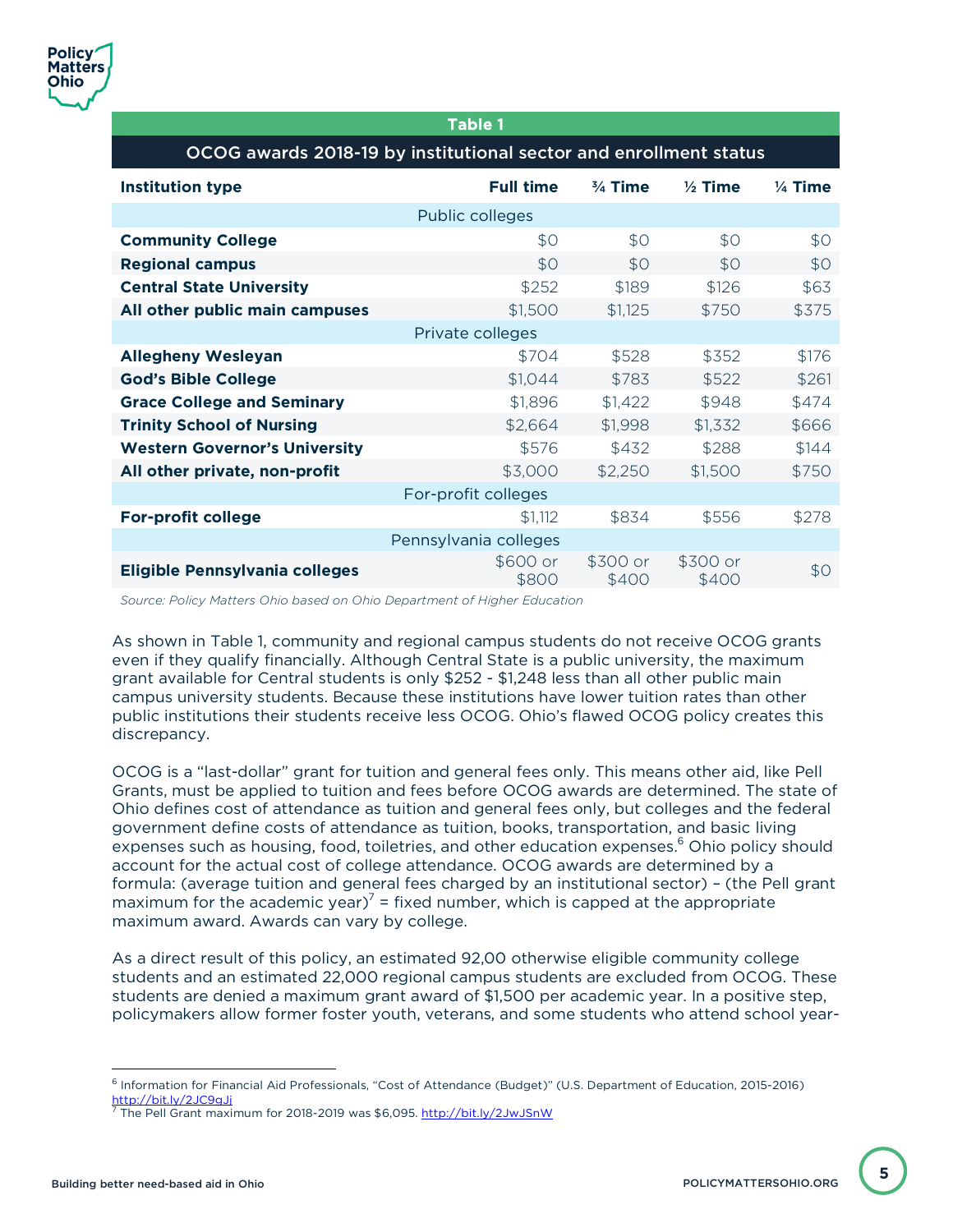

round to receive OCOG. Even with the exemptions, only 374 community college students receive OCOG.

While policymakers deny OCOG to community and regional campus students and shortchange Central State students, students attending notoriously poor performing and predatory for-profit schools receive maximum awards of  $$1,112<sup>8</sup>$  Also, students attending private religious colleges have higher OCOG awards. For the 2017-18 academic year, there were almost as many OCOG recipients attending school in Pennsylvania as there were attending community college in Ohio, 324 and 374 respectively.<sup>9</sup>

#### **OCOG policies result in racial disparities**

In general, too many students attend institutions ineligible for full state need-based aid (see Table 3). Regardless of the intent of OCOG policy, the outcome is a greater share of black and Latino<sup>10</sup> students are excluded from full OCOG awards than white students. Of Ohio resident undergraduates, 60.7% of black students and 51.6% of Latino students attending public institutions are at colleges not eligible for OCOG or for significantly less OCOG compared to 47.8% of white students.<sup>11</sup> This is concerning because of college costs are a bigger burden on black and Latino families.<sup>12</sup> Past and present policies and lending practices keep African-American families from building wealth. Structural racism in employment leads to higher unemployment and lower median wages for people of color.<sup>13</sup> In Ohio, the median hourly wage for black workers is just \$13.96 compared to \$18.75 for white workers – this equates to more than \$9,000 with full-time, year-round work.<sup>14</sup>

| <b>Table 2</b>                                                      |                          |                                          |                             |                                   |                                |                          |                         |  |  |  |
|---------------------------------------------------------------------|--------------------------|------------------------------------------|-----------------------------|-----------------------------------|--------------------------------|--------------------------|-------------------------|--|--|--|
| Fall undergraduate enrollment of students at public colleges 2017   |                          |                                          |                             |                                   |                                |                          |                         |  |  |  |
| <b>Institution type</b>                                             | <b>Total</b><br>students | <b>Total</b><br><b>black</b><br>students | Total<br>Latino<br>students | <b>Total</b><br>white<br>students | <b>Percent</b><br><b>black</b> | <b>Percent</b><br>Latino | <b>Percent</b><br>white |  |  |  |
| <b>Community college</b>                                            | 168.211                  | 24,498                                   | 7.943                       | 113.738                           | 14.6%                          | 4.7%                     | 67.6%                   |  |  |  |
| <b>Public main campus</b><br>university w/o<br><b>Central State</b> | 227.390                  | 19.124                                   | 8.751                       | 165.407                           | 8.41%                          | 3.9%                     | 72.7%                   |  |  |  |
| <b>Regional campus</b>                                              | 46.659                   | 3.421                                    | 1.382                       | 37.500                            | 7.3%                           | 3.0%                     | 80.4%                   |  |  |  |
| <b>Central State</b><br><b>University</b>                           | 1.784                    | 1.631                                    | 11                          | 21                                | 91.4%                          | .6%                      | 1.2%                    |  |  |  |
| <b>Total public</b>                                                 | 444.044                  | 48.674                                   | 18.087                      | 316.666                           | 11.6%                          | 4.1%                     | 71.3%                   |  |  |  |
| <b>Percent excluded</b><br>from OCOG                                | 48.8%                    | 60.7%                                    | 51.6%                       | 47.8%                             |                                |                          |                         |  |  |  |

*Source: Policy Matters Ohio based on National Center for Education Statistics The Integrated Postsecondary Education Data System*

<sup>&</sup>lt;sup>8</sup> Hannah Halbert, "Risky Business: For-Profit Education in Ohio" (Policy Matters Ohio, May 25, 2017), <u>http://bit.ly/30aANan</u><br><sup>9</sup> "Summary of Program Expenditures by Institution State Financial Aid 2017-2018 Academic Yea

The Census category "Hispanic" refers to people with ancestral roots in Spanish-speaking countries. Latino refers to people with ancestral roots in Latin America, which can be slightly different (Spain is Spanish speaking but Spanish people are not Latino, Brazilians speak Portuguese but are Latino). Many activists now use Latinx because Latino refers to men and Latina refers to women while Latinx captures all gender identities. We use Latino here because it is more widely understood.

<sup>&</sup>lt;sup>11</sup> National Center for Education Statistics Integrated Postsecondary Education Data System 12 Michael Mitchell et al., "Unkept Promises: State Cuts to Higher Education Threaten Access and Equity" (Center on Budget 12 Mi and Policy Priorities, October 1, 2018), <u>https://bit.ly/2DZfTny</u><br><sup>13</sup> Lincoln Quillian et al., "Hiring Discrimination Against Black Americans Hasn't Declined in 25 Years," Harvard Business

Review, October 11, 2017, <u>http://bit.ly/2Vf2qLF</u><br><sup>14</sup> Amy Hanauer and Grace Chu, "State of Working Ohio, 2018: Inequality amid Job Growth" (Policy Matters Ohio, September 2, 2018), https://bit.ly/2CPlk7g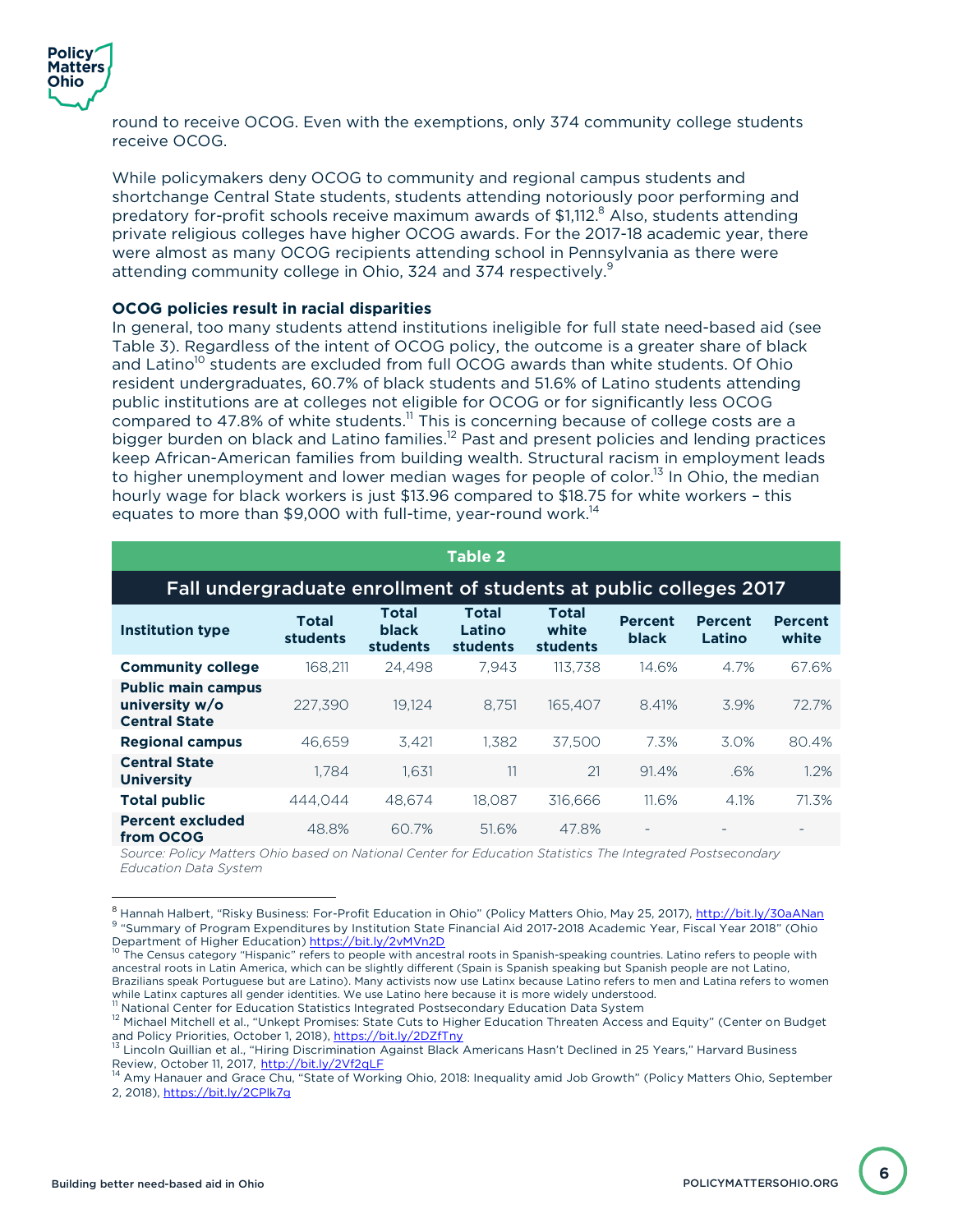

Students at Ohio's only public HBCU receive significantly less OCOG than their peers at predominately white public universities. Central State has the lowest tuition of all 13 public main campus universities this is in part because the college receives a subsidy from the state to keep tuition costs down to ensure access for African-American students. Shawnee State University, which has the second lowest tuition, also receives a subsidy to increase access for students in Appalachia. Ninety-three percent of Central State students are black compared to only 8.4% at all other public university main campuses.<sup>15</sup> Central State educates a larger number black students than six of Ohio's public main campus universities (see table 3). Of the six, five have a student population greater than six times Central State's (see Table 3). Central State has a large percentage (78%) of students who use Pell Grants, the largest federal grant for low-income students.<sup>16</sup> Students at Central State would be especially helped if they could use OCOG to pay for books and essential living expenses.

| Table 3                                                                     |                       |                       |                      |  |  |  |  |  |  |
|-----------------------------------------------------------------------------|-----------------------|-----------------------|----------------------|--|--|--|--|--|--|
| Total undergraduate enrollment and black undergraduate enrollment fall 2017 |                       |                       |                      |  |  |  |  |  |  |
| <b>Institution</b>                                                          | <b>Total students</b> | <b>Black students</b> | <b>Percent black</b> |  |  |  |  |  |  |
| The Ohio State University                                                   | 45,946                | 2,663                 | 5.8%                 |  |  |  |  |  |  |
| University of Akron                                                         | 16,872                | 2,059                 | 12.2%                |  |  |  |  |  |  |
| Kent State University                                                       | 23,178                | 2,003                 | 8.6%                 |  |  |  |  |  |  |
| Cleveland State University                                                  | 12,078                | 1,956                 | 16.2%                |  |  |  |  |  |  |
| University of Cincinnati                                                    | 26,559                | 1,942                 | 7.3%                 |  |  |  |  |  |  |
| University of Toledo                                                        | 16,194                | 1,795                 | 11.1%                |  |  |  |  |  |  |
| <b>Central State University</b>                                             | 1,784                 | 1,631                 | 91.4%                |  |  |  |  |  |  |
| Ohio University                                                             | 23,167                | 1,292                 | 5.6%                 |  |  |  |  |  |  |
| <b>Wright State University</b>                                              | 12,115                | 1,282                 | 10.6%                |  |  |  |  |  |  |
| Bowling Green State University                                              | 14,680                | 1,280                 | 8.7%                 |  |  |  |  |  |  |
| Youngstown State University                                                 | 11,269                | 1,111                 | 9.9%                 |  |  |  |  |  |  |
| Miami University                                                            | 17,147                | 539                   | 3.1%                 |  |  |  |  |  |  |
| Shawnee State University                                                    | 3,406                 | 168                   | 4.9%                 |  |  |  |  |  |  |

*Source: Source: Policy Matters Ohio based on National Center for Education Statistics The Integrated Postsecondary Education Data System*

#### **Many college students struggle to afford the basics**

Beyond fixing the racial equity issues, policymakers can improve OCOG by including basics like housing, food, transportation and books in the total state cost of attendance. Needing to work long hours and the high cost of college are the top reasons student do not complete their degrees.<sup>17</sup> Better financial aid that covers essential expenses can help.

Many college students experience food and housing insecurity. A Wisconsin Hope Lab survey of 43,000 students at 66 four-year colleges and community colleges, including Ohio University, found that 42% of community college students and 36% of university students

<sup>&</sup>lt;sup>15</sup> National Center for Education Statistics Integrated Postsecondary Education Data System 16 Ibid. 16 Ibid. 16 Ibid. 16 Ibid. 16 Ibid. 17 Jean Johnson et al., "With Their Whole Lives Ahead of Them" (Public Agenda), acc

http://bit.ly/2VtSB1B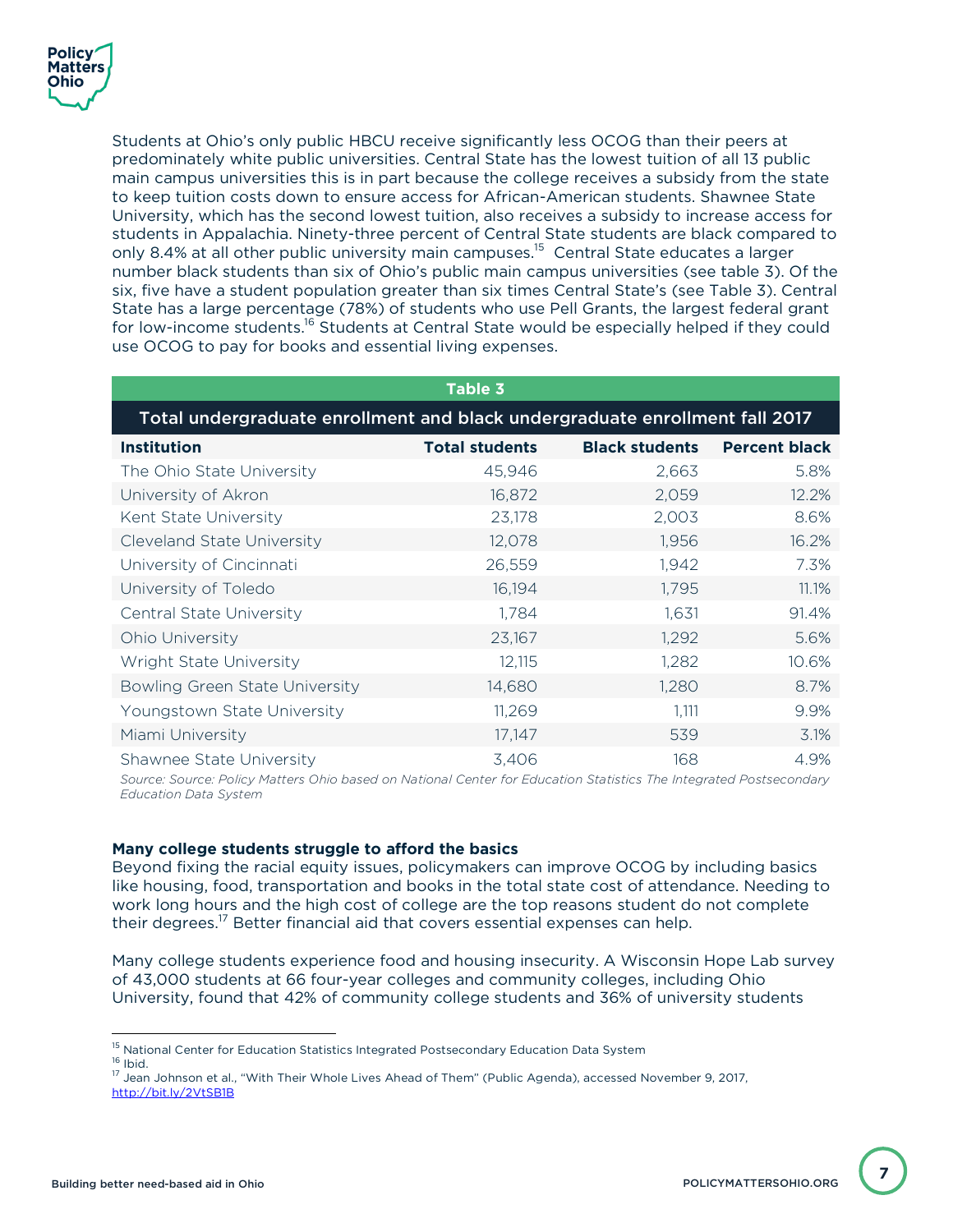

regularly struggled to afford safe and nutritious food. A previous survey with a larger sample size of community college students found 56% were food insecure. These rates are significantly higher than the food insecurity rate off campus, which is 12.3% nationally and 13.7% in Ohio.<sup>18</sup> The report also showed that 36% of university students and 46% of community college students have a difficult time paying rent or utility bills; or have to move frequently. A shocking 9% of university students and 12% of community college students were homeless, according to the survey.<sup>19</sup>

Colleges are responding to the dismaying reality of student hunger The majority of Ohio's 61 public college have food pantries. Some also provide other necessities like hygiene products, winter clothes, and household necessities like toilet paper.<sup>20</sup> The establishment of pantries on campus is an indication that students need help with living expenses. Many Ohio college students balance a job on top of their academic demands (see Table 4).

| Table 4                                              |                |            |                    |                    |           |  |  |  |  |
|------------------------------------------------------|----------------|------------|--------------------|--------------------|-----------|--|--|--|--|
| Hours worked per week by Ohio resident students 2016 |                |            |                    |                    |           |  |  |  |  |
| <b>Institution Type</b>                              | <b>O</b> hours | 1-20 hours | <b>21-30 hours</b> | <b>31-40 hours</b> | >40 hours |  |  |  |  |
| <b>Public University</b>                             | 17.9%          | 321%       | 18.0%              | 237%               | 8.3%      |  |  |  |  |
| <b>Community College</b>                             | $17.4\%$       | 20.3%      | $13.4\%$           | 38.5%              | 10.4%     |  |  |  |  |
| <b>All institutions</b>                              | 18 O%          | 26.2%      | 15 7%              | 31 0%              | 9.2%      |  |  |  |  |

*Source: Policy Matters Ohio based on U.S. Department of Education, National Center for Education Statistics, 2015- 16 National Postsecondary Student Aid Study* 

Working more than 20 hours a week harms a student's academic performance and reduces their chances of ever graduating.<sup>21</sup>

<sup>&</sup>lt;sup>18</sup> Alisha Coleman-Jensen et al., "Household Food Security in the United States in 2017" (United States Department of Agriculture), accessed October 9, 2018, http://bit.ly/2JsDoXr<br><sup>19</sup>Sara Goldrick-Rab et al., "Still Hungry and Homeless in College" (Wisconsin Hope Lab, April 2018), http://bit.ly/309DTeF

 $^{20}$  Data collected from phone calls with public colleges and universities<br><sup>21</sup> Institute for Research on Higher Education. (2016). College Affordability Diagnosis: Ohio. Philadelphia, PA: Institute for

Research on Higher Education, Graduate School of Education, University of Pennsylvania. http://bit.ly/2VUNtTA